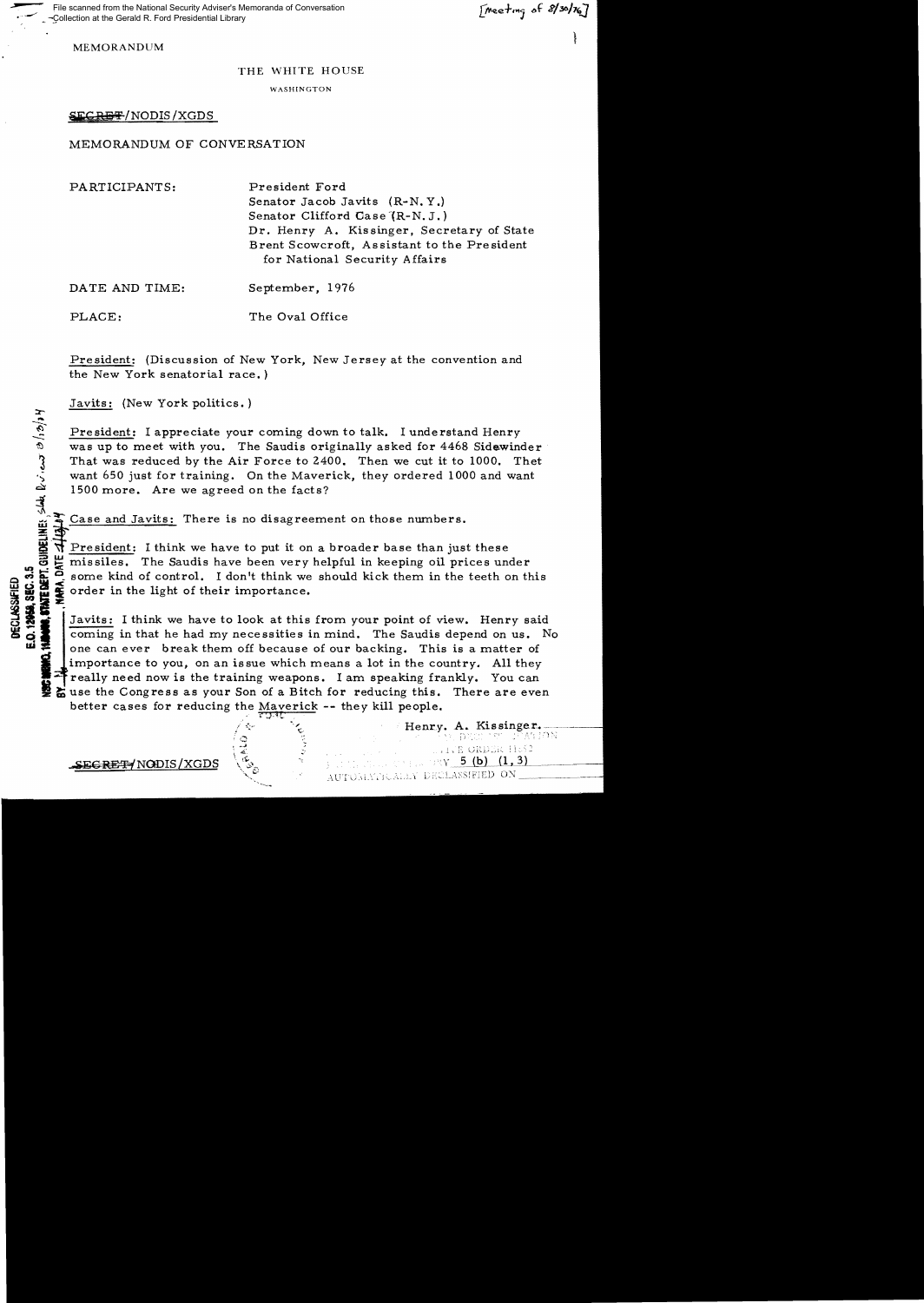Case: I think Jack made a good case. I don't know how deeply the Saudis will feel about it. If they can be made to feel themselves partners in your election -- which is what Jack is talking about. A defense estimate did indicate that with the number of missiles the Arabs had, the Israelis only had a margin of superiority rather than the wide superiority we had thought. We might wake up one day to find there is no mar gin at all.

My point is we are arguing all the time with things which are making the situation more difficult. Maybe Israel has no future...

President: I think Israel is incomparably better off than it was in '73.

Kissinger: Egypt is running down.

Case: That is true, but I am looking down the road. With the arms that Arab money can buy over the next decade, the future looks dark to me.

President: Let me review the situation. We have given Israel over \$4 billion over two years. The Egyptian military machine is running down, as Henry says. Syria is occupied in Lebanon and Israel as a result has far fewer problems there. Israel's two greatest adversaires are not in a position at al1like they were in '73. So Israel is much better off and I am glad. Is that right, Henry?

Kis singer: Yes, it is. One other factor is the PLO which has been greatly weakened. They were a wild card in the whole picture. The Saudis could turn to Europe for arms and still force us to protect them because we have to protect the oil from falling into hostile hands.

Case: I don't disagree with your assessment. The weapons won't come in for three or four years anyway. Henty has done a fantic job in this area, as he has elsewhere, and now that the damned convention is over we can him some more.

President: I agree with that.

Case: We are not stiff necked. The Mavericks are the worst weapon. We would like to see a big change in Maverick and a small one in the Side winder.

President: Like what?

-SEGRET/NODIS / XGDS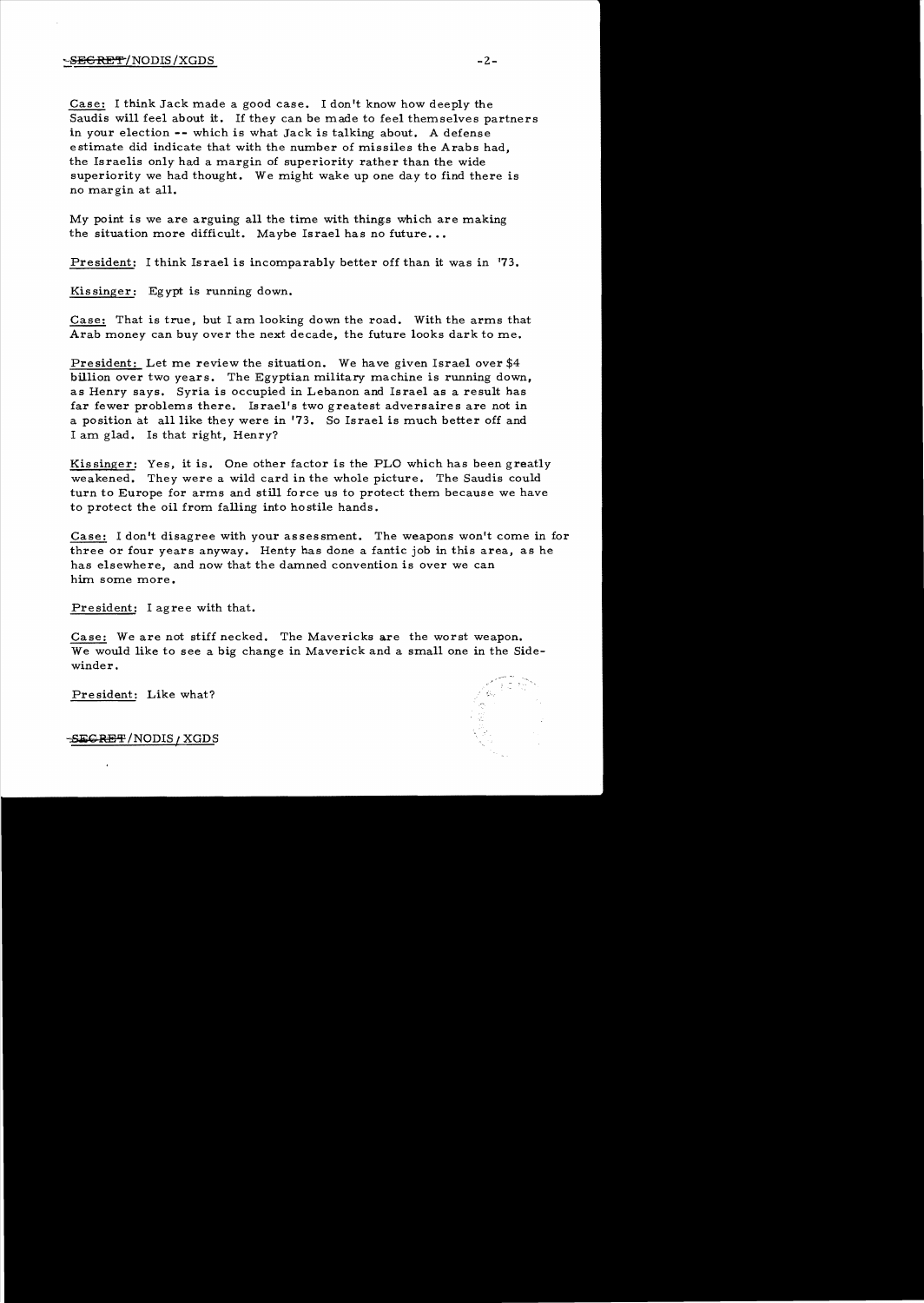## $SFGRBF/NODIS/XGDS$  -3-

•

Kissinger: I want you to read this cable from Porter. [He presents a cable anticipating the Saudi reaction.]

Javit s: I think 800 Sidewinders and 750 Mavericks is in the ballpark. I would put it to the Saudis that this is the season and the President needs help. I don't agree with the idea that the Saudis can turn elsewhere. The Saudi establishment is tied closely to us -- and I am glad of it. The OPEC thing can't go on. If you keep paying this oil price we will have a depression which will make Hoover look sick.

President: I agree. That is why I don't unde rstand this GAO study of synthetic fuels. They couldn't have the interest of the country at heart.

Javits: But, understandably, you haven't gone to the people on it. They are your constituency.

President: Well, these figures for Sidewinder bother me very much.

Kissinger: Maybe we could dealy the Mavericks until the next session. They won't go away.

Javits: Ithink it is better to have a reduction in both  $---$  a slight one  $--$ maybe 850 -- in the Sidewinder and a big cut in the Mavericks.

Kissinger: But we already, in response to Humphrey, et al. cut it down to 1.000. Maybe we should have reduced only to 1500 and then let ourselves be talked down from there.

Javits: You are probably right. I can't argue that. It is only perception. But let me check the 1.000 Sidewinders and defer the Maverick. I will let you know early tomorrow.



..sEC RET-/NODIS /XGDS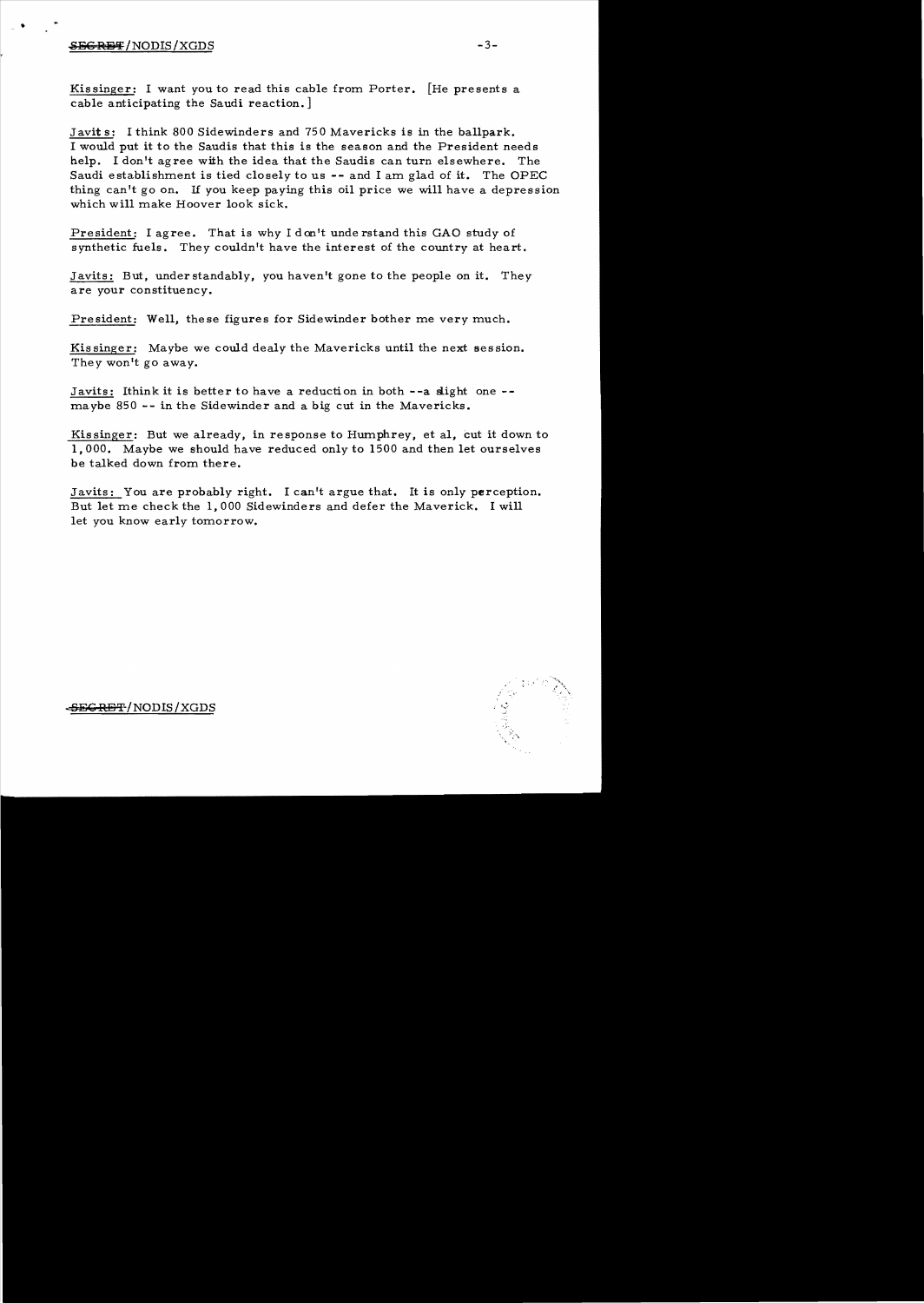[noeting  $\frac{\partial}{\partial s}$  sotion]

 $P/Q$ ante (Cure 1/2)<br>Syr ? 1976 P (Discussion of NY, NJ at comment  $N \gamma$  sinatural mace).  $(N \gamma)$  potentions). P. I oppreciate your couring down to Talk, I Instand K was up to meet us/your Samling asked for 4468 SW, That was returned by AF to zyons, Them we ext To 1000. They want 650 just for training. On Mare, Thy ordered 1000 + wort 15000 more An une agres donc faits? C+J hodrapeer toutrosetts I change we have to just it ma brown home  $\mathcal{F}_{\mathbb{Z}}$ Than just these missiber The Sandis have how can bayful in hyping our prises muleur sont tante of wanted. I cloud think crober in a legat of their mystam. I think we know to both at the fun of point y vieux. K siend comming in that took there of because fame hope backing. This is a months forgatoire to your canty. All they walky need mount to the having wagons for my ferting frankly you can use May a you Six B. for ellerce This There are the butter case for udning have the birth jeght I think fait make post case. Hout

**DECLASSIFIED** E.O. 12958, SEC. 3.5 NSC <del>ME</del>MO, 11/24/98, STATE DEPT. GUIDELINES, State Verican 3/13/04  $=$  NARS DATE  $1/13/04$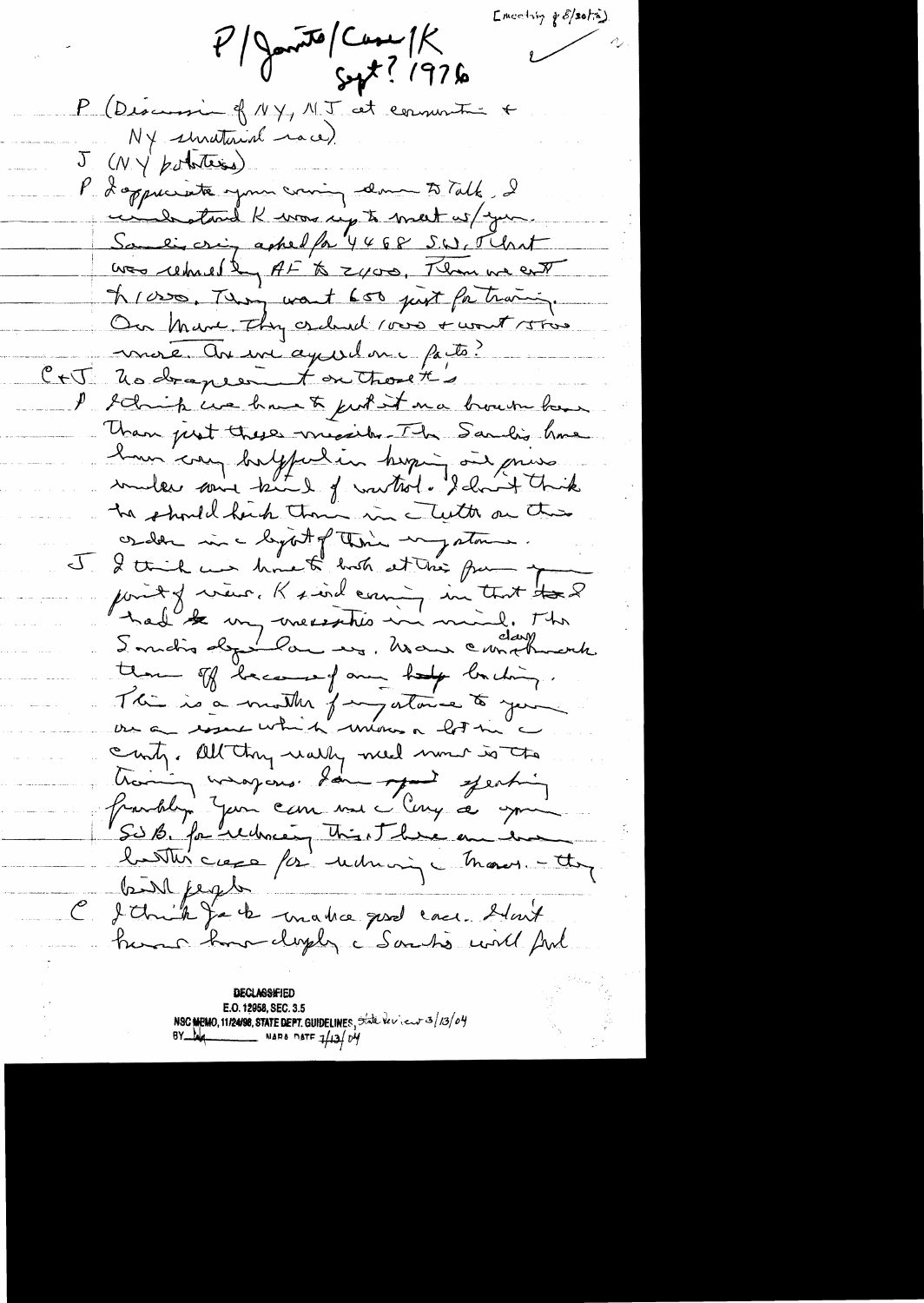about it. If they can be made to fell<br>there less fartures in some welching a chara had, a I only had a margin of Chit. We mujt wohning on day & fi ma margin at all-Un point le me agent de trie est Marghe I has en future... K Eurini 3 ernes, but d'hotain donner coarde M/c decade, they this future look donk to me.  $\not\!\!P$ Lation anniver - sit. We have quien I crue 4 bil & crocer z yes. E wird martiner is mui donn, a Ktop Spira is tuning result hus fonte finier par poto thre- !!<br>I's 2 juinted cileuismus and mot in Obj + de glad. Le cont regist, K?<br>Obie other factor is - Pho which has been geently washined as a wild cond. The Sandre could term to Em for anno + shill freems to front them cause we have to just it and form hostile hands. I had desagee of good correment. The legers mont come in factor & prochyong. Klenes done a fontactive pour in this order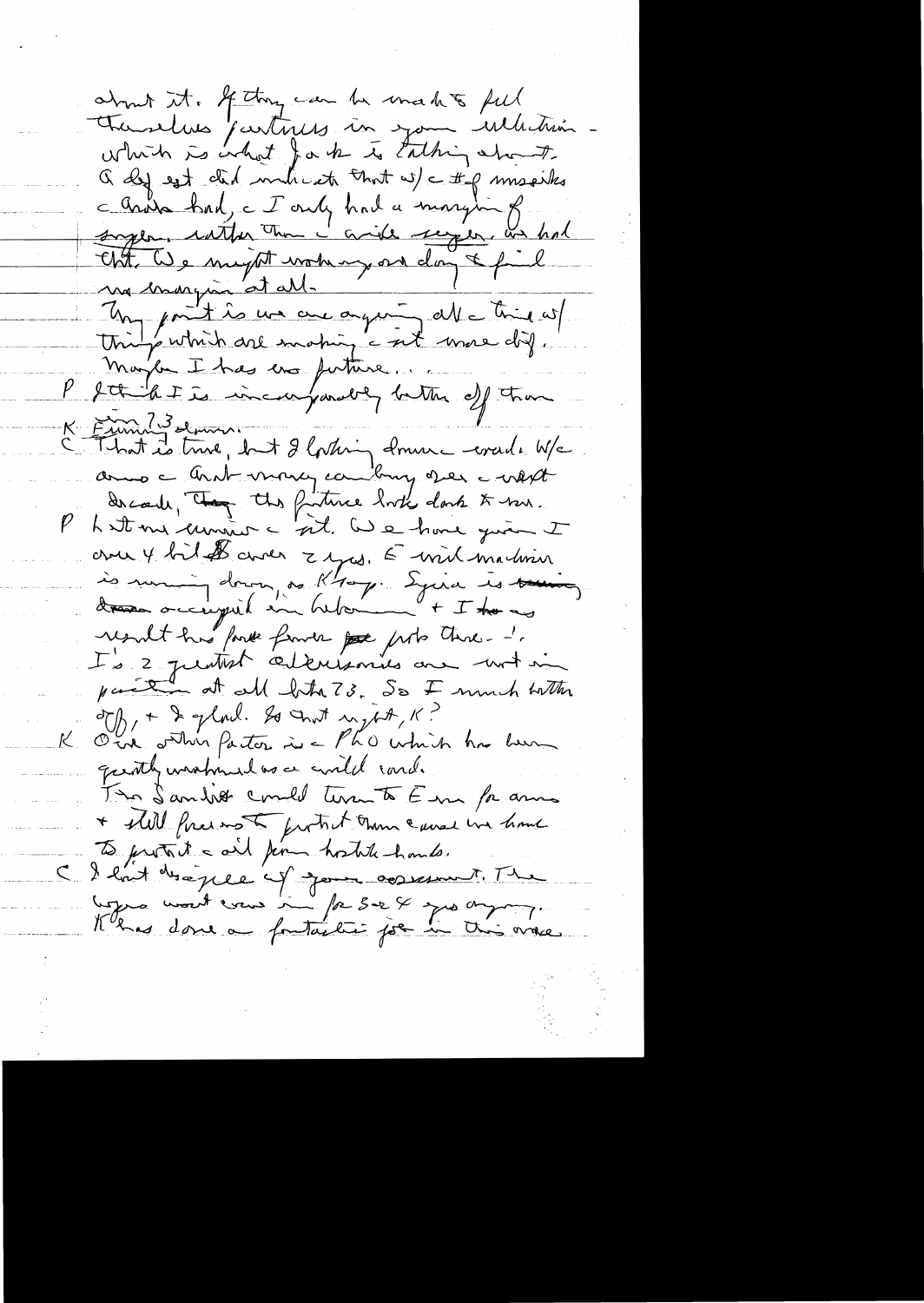as itservement & norma c domaine momentain is over and can truesver time some more P Iaque cup That. C cu au unt stiff mutal. The mane, avec weret argen. We would like of ma big Change in Unne + a sen ellou m SW. K Reel this cable form farter. J Junk svo Scs + 250 km is in a lordpark. Incent furt it to a Saming That This is creason + c & P meds help. I dont agence Sambre campt trouve elsewhere. The established treil closely to us-and I glad fint. This OPEC Coing exit jour. If you hussain P. I agram, That why I don't indistant this GAU struty of Syce foils. They emblent home interest J But, understandaly, change havent gamets<br>= frozh un it. Johan ane man constit.<br>P los N, those faginers for S or bother me wing hunch. K Uniglia me would delay a trave trave tol. next Leggean. They won't go away. I J this it button to have ceduction in botha shapat one-mapa 850-in SCN to big R But we already, in require to Hongbey, stat, only to 1500 + be While down from those.